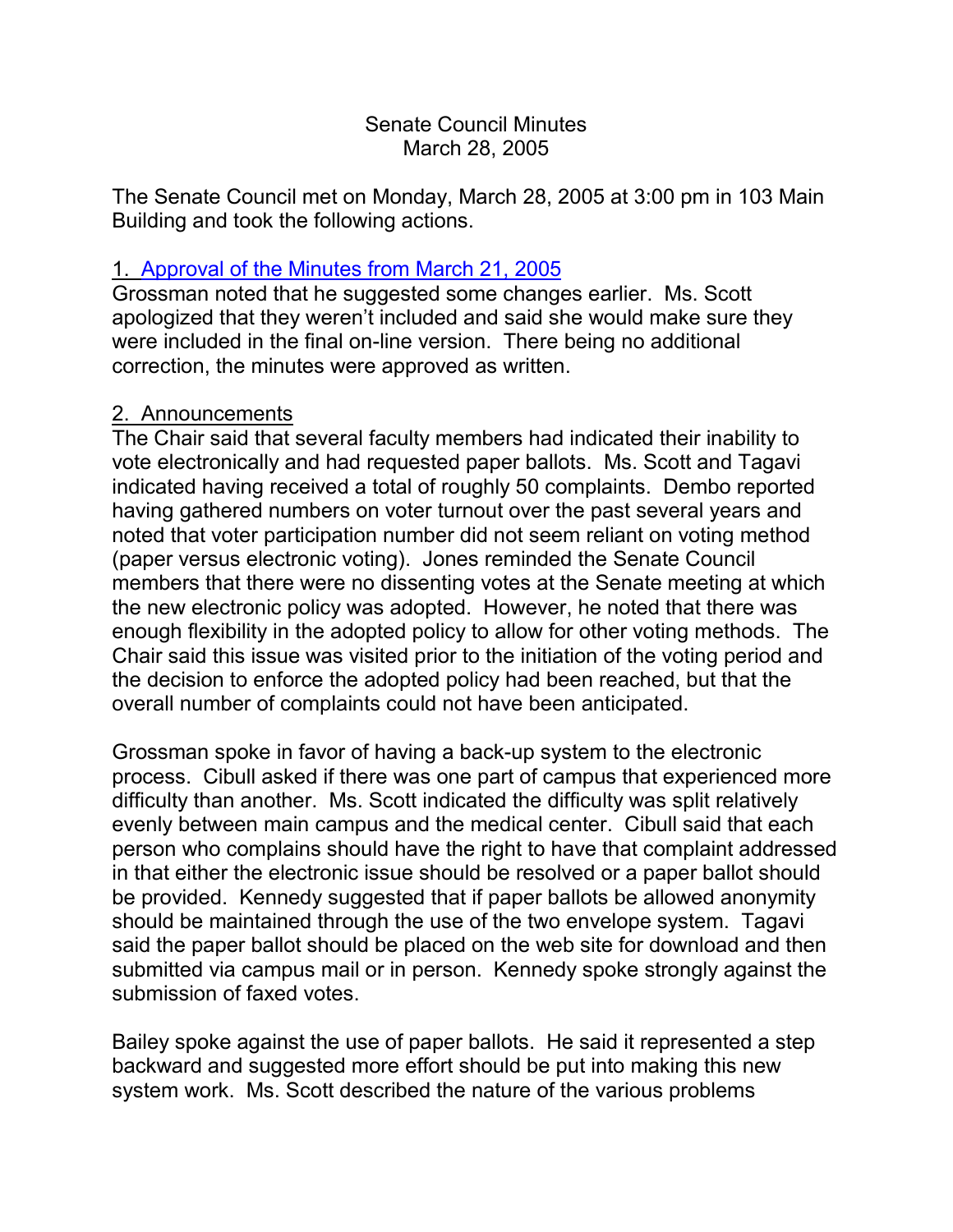experienced and noted how difficult it could be to determine the appropriate solution. Kaalund said that for this election paper ballots should be allowed but said they shouldn't be permitted in the future. Kennedy suggested the implementation of a pre-registration period or pre-voting phase, while Kaalund suggested examining the processes used at other schools.

After further extensive discussion it was decided to allow paper ballots, to post the ballot to the web site for download, to allow submissions even if in a single envelope as long as anonymity can possibly be preserved, to disallow faxed votes and to attempt to notify faculty of the additional voting option. Jones asked if either candidate would contest the outcome of the vote due to the changes in process. Both Kennedy and Dembo said they would not. Ms. Scott will attempt to put the ballot on line the following day and will request another broadcast e-mail from PR. The voting period will be extended by one week, to end on April 8<sup>th</sup>, to accommodate a time frame for the submission of paper ballots. The Rules and Elections Committee will reconsider this issue for future elections.

The Chair reported that the Calendar Committee met during the previous week and was still working toward a series of proposals.

### 3. [Proposed changes to Academic Offenses policy](http://www.chem.uky.edu/research/grossman/prop_acad_offenses.pdf)

Grossman outlined a variety of changes made by the ad hoc committee. He said the "opting out" option had been removed so that no college would be allowed to require a minimum penalty of XE. Every college still had the option of adopting its own Honor Code, however, and if the Honor Code was approved by the Senate the provisions outlined therein would supercede the Academic Offenses policy. The second major change was that the XE penalty was no longer necessarily a permanent penalty. After a year passed a student may ask the Appeals Board to change the XE to an E. The approval of the Appeal Board will depend on whether the student commits additional offenses and whether he/she expresses remorse for the infraction. Additionally, the faculty member who brings the charges against the student could also recommend conditions upon which the appeal may be dependent in the future, but the recommendations would not be binding upon the Appeals Board. Students could appeal up to three XE grades, and denied appeals could be re-petitioned four years later. The third change disallowed students from dropping a class after the student had been found guilty of cheating. The fourth major change allowed students to appeal both their guilt and their penalty. The faculty member would assess the penalty and then the student could appeal the penalty to a committee composed of departmental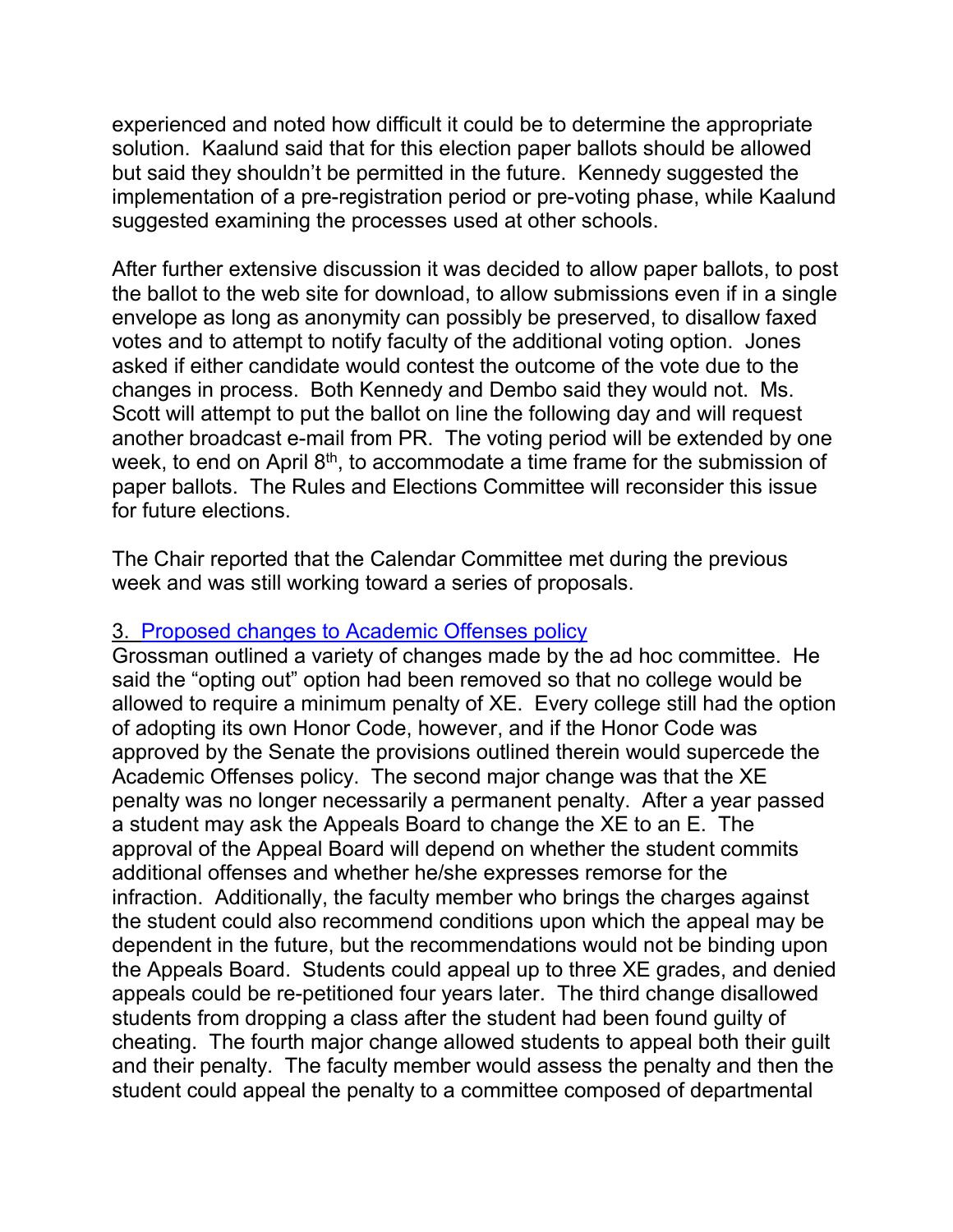faculty members. The committee's size and composition would be determined by the department faculty.

Tagavi expressed concern that the appeal of guilt would be made to the Appeals Board while the appeal of the penalty, if E or less, would be made to the department. He suggested that some wording suggesting the order in which the appeals are presented would help clarify. Grossman agreed.

Cibull asked if the Ombud had replied to Grossman response to the Ombud's letter. When Grossman replied that he hadn't. Cibull said he should request a response.

The Chair said he hoped to bring the proposal to the next Senate Council meeting for a final round of discussion and a recommendation before sending it to the April University Senate meeting with either a positive or negative recommendation. Grossman said he will consult the Legal office about the proposed changes and determine if the proposal needed Board of Trustee approval. The Chair requested that Grossman provide a brief summary of why the proposed policy represented an improvement over the existing system. Grossman said the rationale was on-line and available for review or comment.

4. Approval of the degree candidates for UK (May) and LCC (Aug to January) The Chair said that due to the short time frame provided by Administration he polled the Senate Council members via the listserv to determine their willingness to act on behalf of the full Senate in an "emergency" situation. He noted that having gotten the sense that most members were amenable to doing so, the item was on the floor for action. Jones made a **motion** to approve the lists. Kaalund **seconded** the motion, which **passed** without dissent. The lists will be forward to the Board of Trustees for action.

### 5. [Winter Intersession Draft report](http://www.uky.edu/USC/New/SCAgendas/20050328/Winter%20Intersession%202004-05%20Report%2020050303.doc)

The Chair noted that the report had been prepared by Phil Greasley. He said the report seemed to indicate that the pilot was successful and said the Provost would like to see the pilot program made permanent. He asked the Senate Council members for their sentiment on the matter.

Tagavi expressed concerns that faculty members were being paid as TAs and hoped in the future that greater material (or other) incentives would be offered to encourage faculty to participate. He also inquired why the summer school salary cap has not been increased for several years.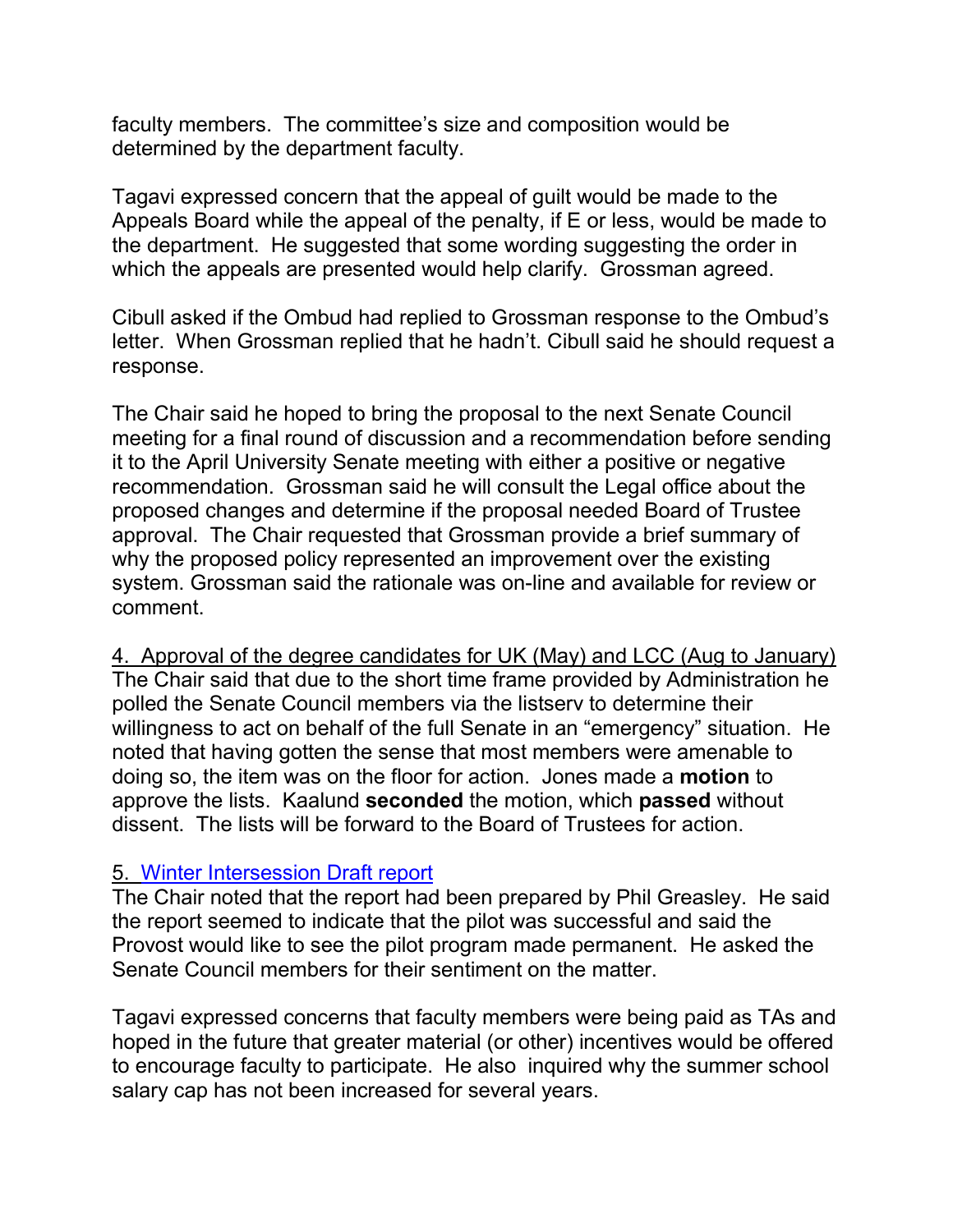Cibull requested additional information about educational outcomes, while Kennedy expressed interest in hearing comments from faculty about the experience.

Griessman suggested inviting Phil Greasley to present the report. Ms. Scott noted that the Provost plans to attend attend the next meeting to discuss the report. The Senate Council office will offer an extension of the invitation to Greasley with the Provost's agreement.

#### 6. Provost Search discussion

The Chair reported on his recent meeting with the President, indicating that it seemed unlikely that either the letter or spirit of the proposed AR on proportional representation could be brought to bear on the Provost search. Several Senate Council members expressed dismay that the AR, proposed in October 2003, was not on the radar of the President and had not been acted upon during that time period. Jones said he was concerned that Doug Boyd had the proposed AR for almost two years and hadn't acted upon it or presented it to the President.

Grabau joined the meeting at this time.

Grossman noted that the committee that drafted the proposed AR was a joint administrative/faculty committee. Tagavi said Dean Smith, Dean Hoffman and Dean Mohney were on the committee in addition to the faculty representatives. Dembo said he recalled that the oversight of the committee's creation was delegated by the President to the Provost. Bailey said that despite the delegation of the responsibility of the committee the President could not claim plausible deniability since the committee was initiated at his direction and the proposed AR was forwarded to his office for action.

Cibull pointed out that since the proposed AR had not been acted upon it was not in effect for this particular search. He noted that the Provost's ability to work with Deans was paramount and expressed hope that the Deans were represented on the committee. Thelin disagreed, noting that the Provost is first among equals of the faculty.

Kennedy noted that while four or five of the committee members may be faculty, they may also hold administrative appointments that may qualify them more as "administrators" than "faculty."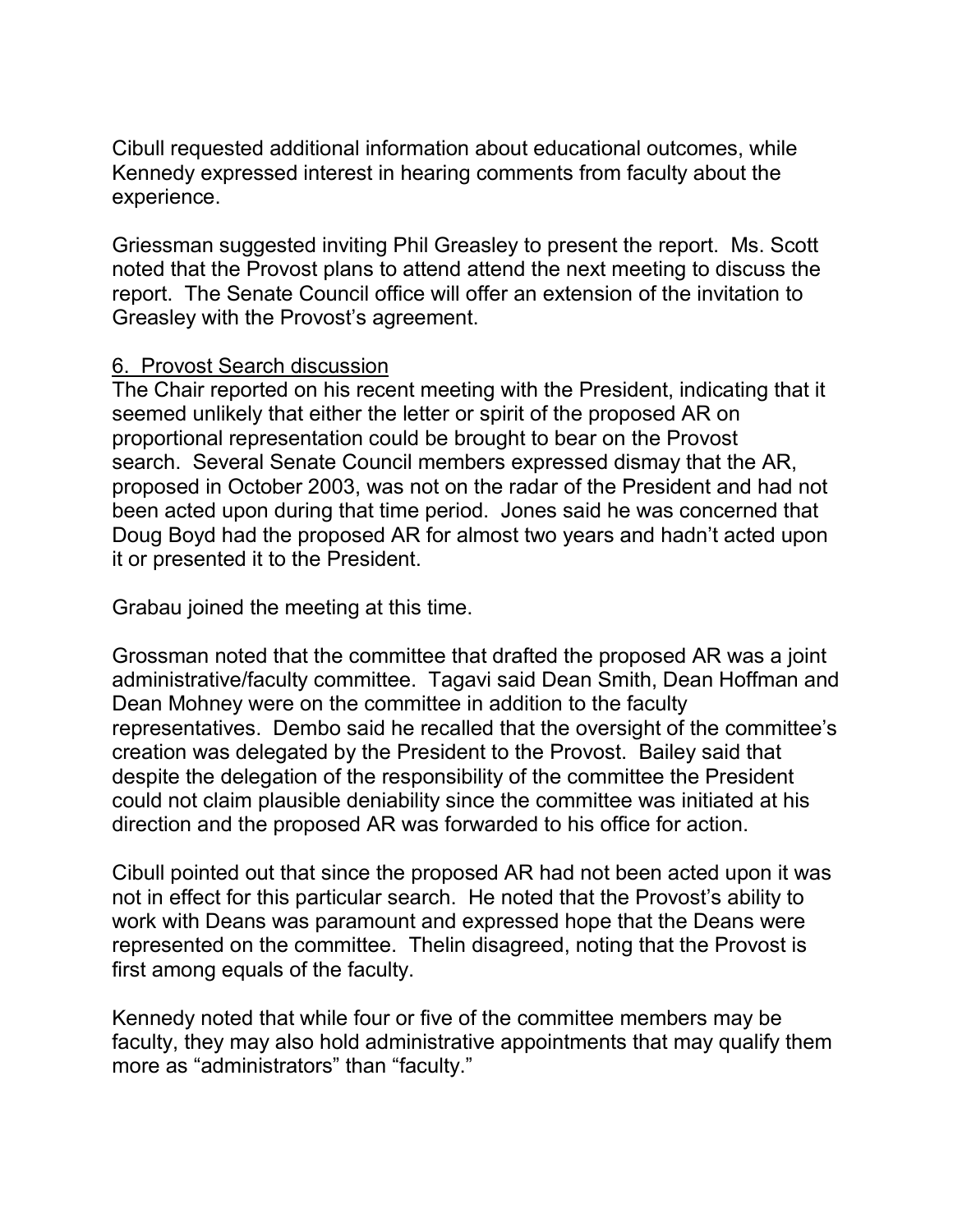Kaalund noted that the students get to pick their representative to the committee, in that a spot is being reserved for the new SGA president, once elections are concluded. He said that faculty have far more interaction with the Provost than faculty do and should therefore have a louder voice in the selection of the new Provost. He said that bypassing the Senate and its processes in this case was wrong and should be dealt with accordingly.

The Chair reported that on the basis of his conversation with the President that the President seemed concerned with ensuring that the committee was broadly representative of various constituencies of the University and would take things like gender and race into consideration, among other factors, when appointing the rest of the committee. He added that the President expressed the hope that the committee wouldn't be prejudged until its membership was known.

Moore suggested that the issue of proportionality may be too late to push and suggested it be examined and pushed to impact future searches. Kennedy added that if the Senate should decide that it was unhappy with the outcome and passed a resolution to that effect he would be happy to share that resolution with the Board. Moore agreed with Kennedy.

Lesnaw suggested addressing the problem at hand and compiling a list of four nominees from which the President would chose. After considerable discussion the following four names were put forth:

Roy Moore Ernie Bailey John Thelin Rolando Berger

Cibull made a **motion** to send forward the four names to Administration. Tagavi **seconded** the motion. Grossman suggested a friendly **amendment** that the President be respectfully requested to refrain from referring to the other faculty members of the committee as faculty representatives. Cibull **accepted** the amendment and Tagavi's second stood. The motion **passed** without dissent.

### 7. EVPFA search discussion

The Chair said he spoke with the President about this issue as well. The President indicated that this position was an administrative position and would be handled as such. He indicated his intention to address the vacancy in the